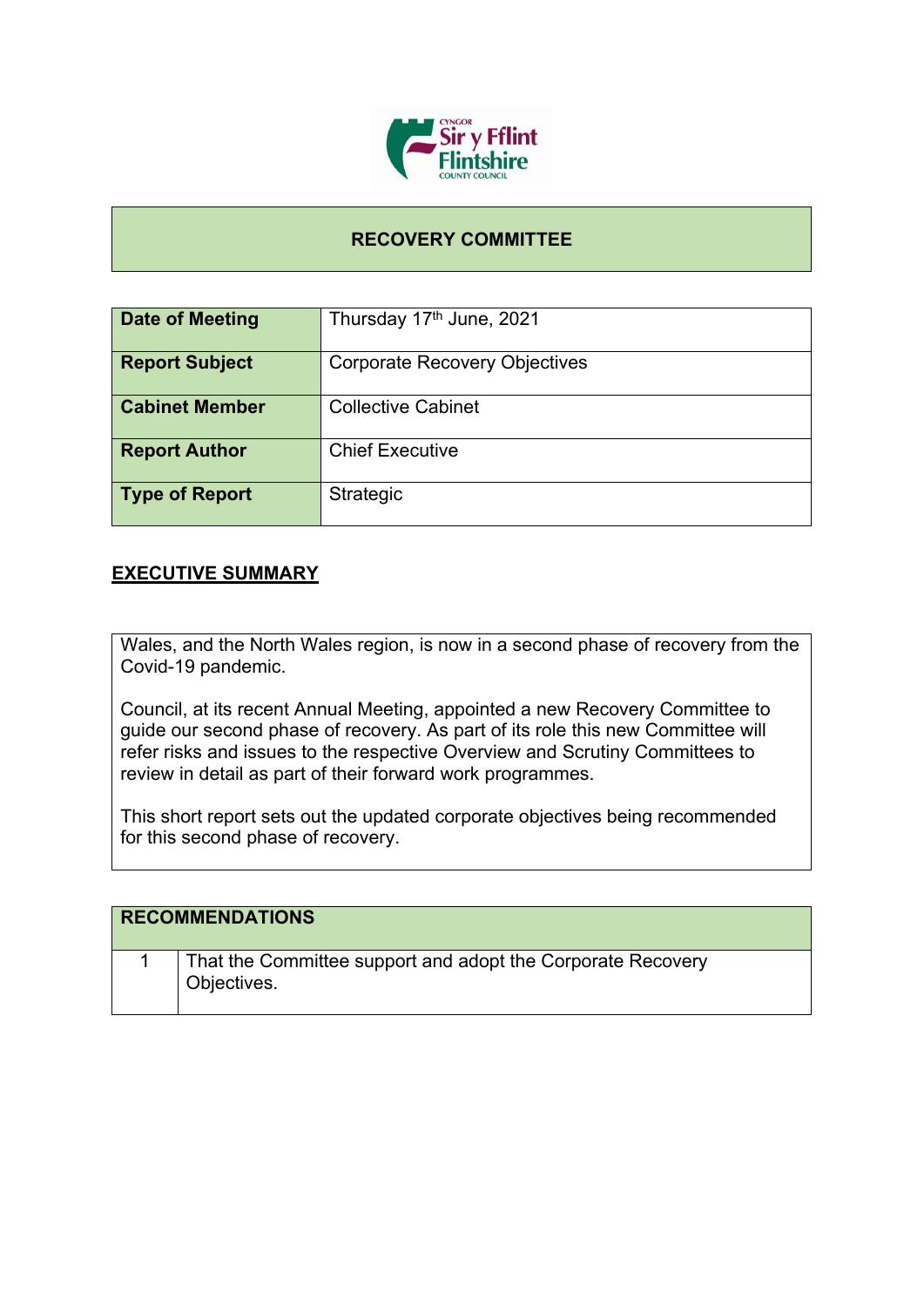## **REPORT DETAILS**

| 1.00 | <b>RECOVERY STRATEGY AND GOVERNANCE</b>                                                                                                                                                                                                                                                                                                                                                                      |
|------|--------------------------------------------------------------------------------------------------------------------------------------------------------------------------------------------------------------------------------------------------------------------------------------------------------------------------------------------------------------------------------------------------------------|
| 1.01 | Wales, and the North Wales region, is now in a second phase of recovery<br>from the Covid-19 pandemic.                                                                                                                                                                                                                                                                                                       |
| 1.02 | The set of corporate recovery objectives has been reviewed and updated<br>and the following is being recommended to the Recovery Committee for<br>adoption:-                                                                                                                                                                                                                                                 |
|      | <b>Overall Organisational Recovery</b>                                                                                                                                                                                                                                                                                                                                                                       |
|      | 1.<br>To ensure the financial resilience and sustainability of the<br>organisation in budget planning for 2022/23 and the medium-<br>term;                                                                                                                                                                                                                                                                   |
|      | 2.<br>To make a managed transition to a new operating model for<br>working arrangements for the workforce;                                                                                                                                                                                                                                                                                                   |
|      | To continue to protect the health and well-being of the workforce;<br>3.<br>To continue to maintain good governance;<br>4.<br>5.<br>To restore public access to, and participation in, democratic                                                                                                                                                                                                            |
|      | meetings;<br>6.<br>To continue to ensure organisational business continuity, and<br>contingency planning for unforeseen developments with the<br>pandemic'.                                                                                                                                                                                                                                                  |
|      | <b>Finance</b>                                                                                                                                                                                                                                                                                                                                                                                               |
|      | 1.<br>To ensure the financial sustainability of the organisation;<br>2.<br>To continue to maximise national assistance from the hardship<br>fund and other government funding;<br>3 <sub>1</sub><br>To continue to recover and restore income to target levels;<br>To continue to recover and restore debt to target levels;<br>4.<br>To maintain reserves and balances at levels that meet our needs.<br>5. |
|      | <b>Workforce</b>                                                                                                                                                                                                                                                                                                                                                                                             |
|      | 1.<br>To ensure that the legal and ethical duties of the employer<br>continue to be met in recovery;<br>To continue to restore and protect the well-being of the workforce<br>2.<br>over time;<br>3.<br>To agree and implement a new operating model and working                                                                                                                                             |
|      | arrangements which maximise the use of technology and digital<br>workplace solutions;<br>4. To continue to review opportunities for organisational re-design<br>based on the learning from the emergency response and recovery<br>phases.                                                                                                                                                                    |
|      | <b>Governance</b>                                                                                                                                                                                                                                                                                                                                                                                            |
|      | 1.<br>To restore collection rates of Council Tax, NNDR, Sundry Debt<br>and housing rents to target levels;<br>To complete the transition to a settled model for modern<br>2.<br>meetings;                                                                                                                                                                                                                    |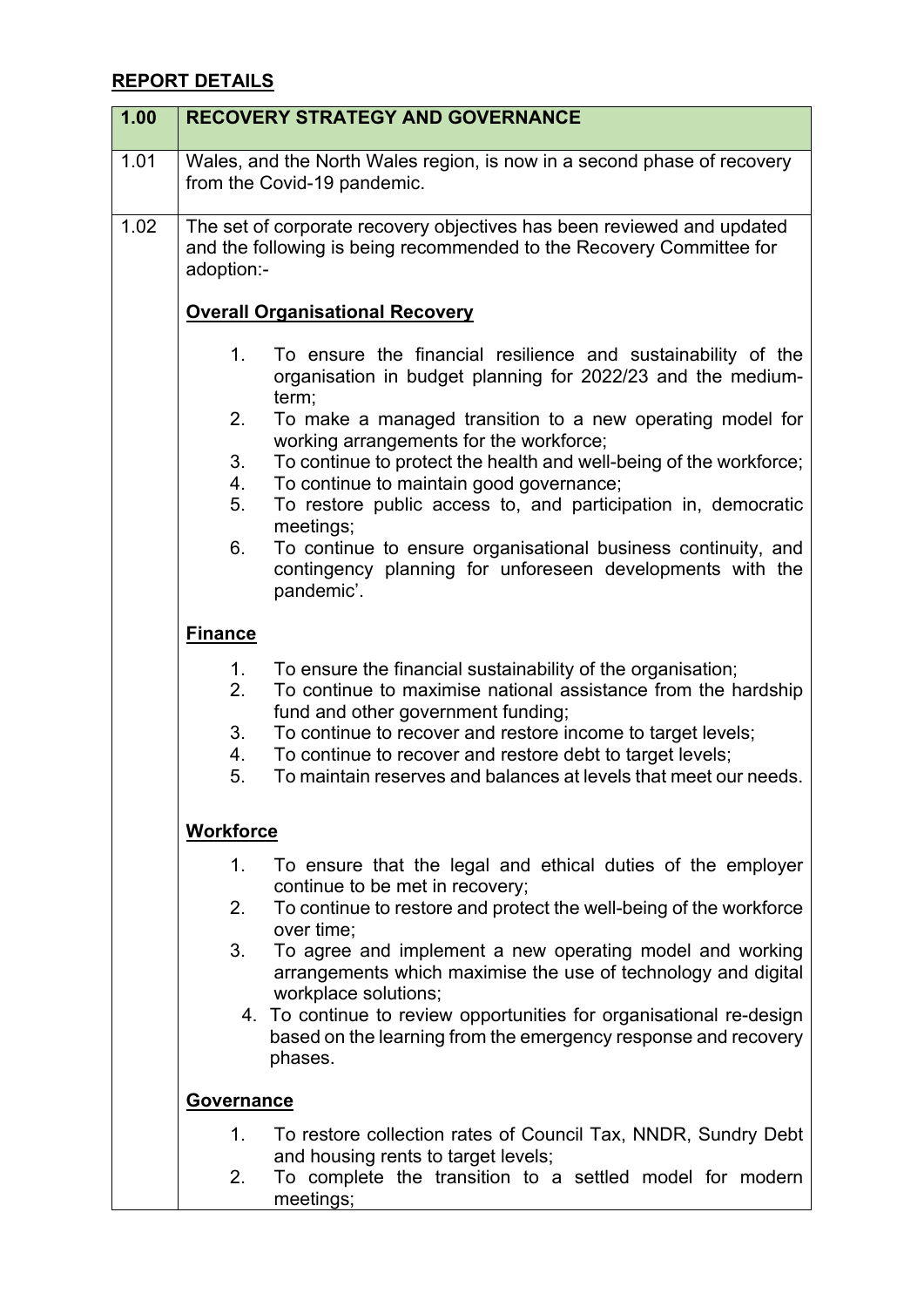| 3.                            | To restore accessibility to, and participation by, the public in<br>member meetings;                                                                                                                                                                                         |
|-------------------------------|------------------------------------------------------------------------------------------------------------------------------------------------------------------------------------------------------------------------------------------------------------------------------|
| 4.                            | To continue to support and expand digital means of service<br>delivery.                                                                                                                                                                                                      |
|                               | <b>Service Recovery</b>                                                                                                                                                                                                                                                      |
| $1_{-}$<br>2.                 | To ensure the business continuity of all services;<br>To meet the specific recovery objectives for each portfolio as set<br>out in their respective business recovery plans;                                                                                                 |
| 3.<br>4.                      | To plan the full recovery of services against any backlogs and<br>temporarily reduced performance standards;<br>To ensure that contingency planning is in place should there be                                                                                              |
|                               | a return to a third phase of response.<br><b>Community Recovery</b>                                                                                                                                                                                                          |
| $1_{\cdot}$<br>2.<br>3.<br>4. | To protect the health and well-being of local communities;<br>To support and protect the most vulnerable in society;<br>To support the recovery of communities and build their resilience;<br>To support the economic recovery of communities and local<br>business sectors. |
|                               | <b>Regional Recovery</b>                                                                                                                                                                                                                                                     |
| $1_{-}$                       | To fully engage with the regional recovery strategy and as a<br>member of the regional Recovery Co-ordinating Group;                                                                                                                                                         |
| 2.                            | To effectively manage the local implementation of the regional<br>Prevention and Response strategy for the pandemic;                                                                                                                                                         |
| 3.                            | To effectively manage the local operation of the Test, Trace and<br>Protect programme;                                                                                                                                                                                       |
| 4.                            | To play a full part in the planning and delivery of partnership<br>programmes e.g. the vaccination programme.                                                                                                                                                                |

| $\vert$ 2.00 | <b>RESOURCE IMPLICATIONS</b> |
|--------------|------------------------------|
| 2.01         | None specific                |

| 3.00 | <b>CONSULTATIONS REQUIRED / CARRIED OUT</b>                                                                                                                                                                    |
|------|----------------------------------------------------------------------------------------------------------------------------------------------------------------------------------------------------------------|
| 3.01 | Consultation on the second phase recovery strategy and governance<br>arrangements has taken place with Chief Officers, the internal Emergency<br>Management Response Team, Cabinet Members, and Group Leaders. |

| 4.00          | <b>RISK MANAGEMENT</b> |
|---------------|------------------------|
| $^\circ$ 4.01 | None specific.         |